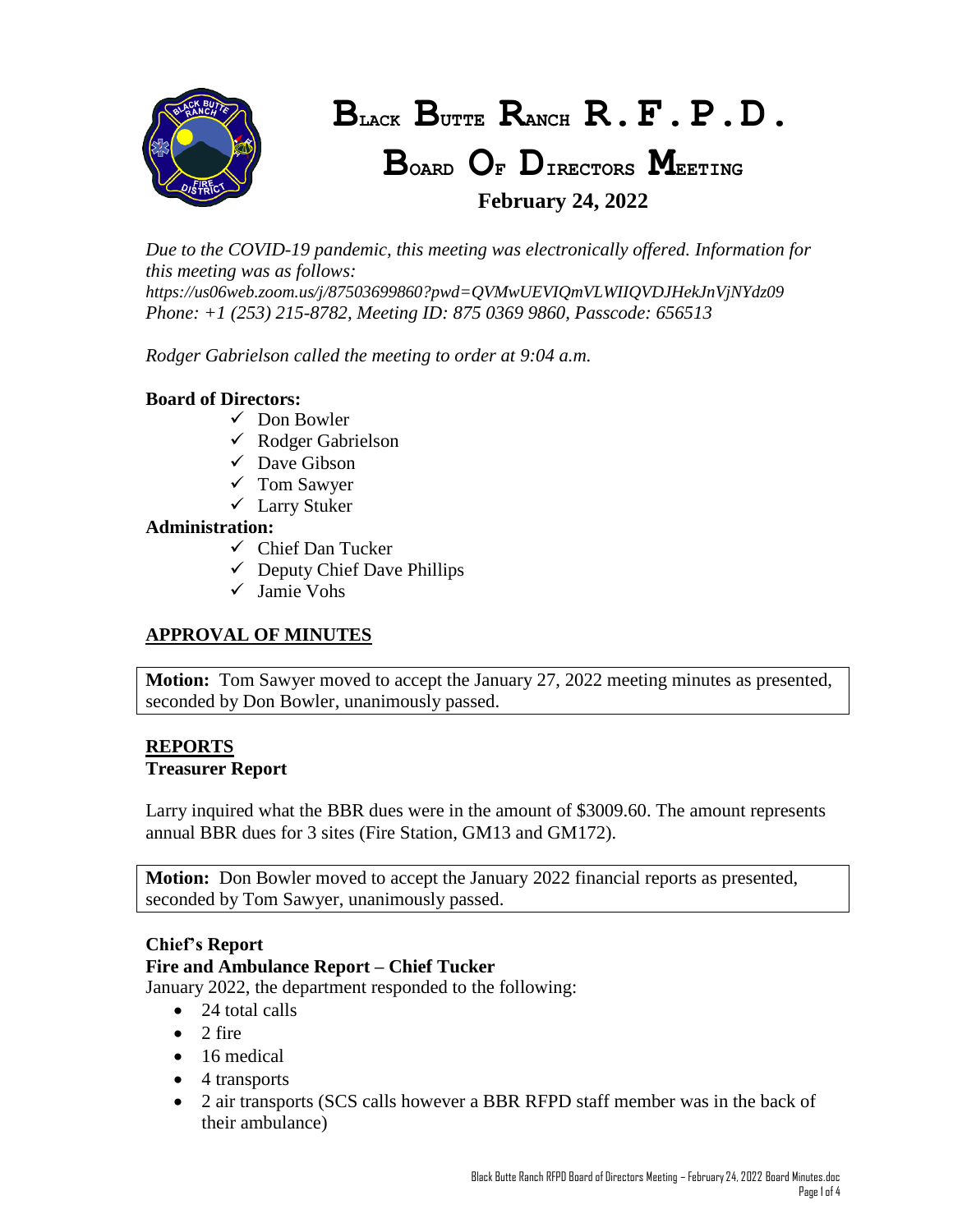- $\bullet$  1 move-ups
- $\bullet$  5 public assist
- 11 mutual aids
- Year-to-date calls 24 (7 less than YTD 2021 and 4 more than YTD 2020)

The headings on the report are inaccurate; however, the call volume numbers are accurate.

Last Sunday, a she-shed caught on fire off of Power Line Road.

Discussion on the current condition of Power Line Road because Sisters-Camp Sherman Fire used that road to help respond to the she-shed fire. Highlights from the discussion:

- Chief Johnson thought SB 762 might provide an avenue to help fix the road.
- Money is supposed to be available to work with our partners on projects like this. Ex: Forest Service
- Nathan Garibay is aware of the condition of Power Line Road.
- The Ranch has the ability to fix the road if given the ok, but it may be too costly for the Ranch.
- Roads like Power Line Road are put on the CWPP. CWPP deals with emergency evacuation routes.
- Rodger expressed that the BBR RFPD BOD takes a position on the status of the road because of the importance of using that road for evacuation purposes.
- D/C Phillips is part of the Ranch Evacuation Group (group includes: Shawn (new CEO), Phil Juckeland, Phil Zerzan, and Chief Van Meter), which has been looking at different options and solutions for the road.
	- o D/C Phillips attended a Co-op meeting with local agencies. James from the Forest Service was in attendance and expressed that federal money for roads is thin. However, with that said, Federal funds are being released in the Wildfire Division of the Feds. The local Forest Service Region is talking with the higher division of the Federal Government to possibly move NEPA, and road improvement projects to the Wildfire Division.
- It might be worth sending a letter to Senators and Congressmen regarding the importance of fixing the Power Line Road.
- There could be some opportunity to work with Dr. Peterson since he is getting ready to sell his property. Possibility of the Ranch purchasing it.
- D/C Phillips spoke with Dr. Peterson about possible grant funds to manage the brush on his property.
- Larry inquired how much it would cost to fix Power Line Road. A rough estimate would be \$150K.
- The condition of the road seems just as important as trees.
- The original purpose of Power Line Road was to service the power lines.
- D/C Phillips will write a memo to the Chairman of the Ranch Evacuation Group.
- The Forest Service Road is pretty much abandoned but is important to the Ranch.
- The Ranch Evacuation Group is also talking about evacuation route signs to be put out during a time of need.

### **Chief Tucker discussed:**

No report.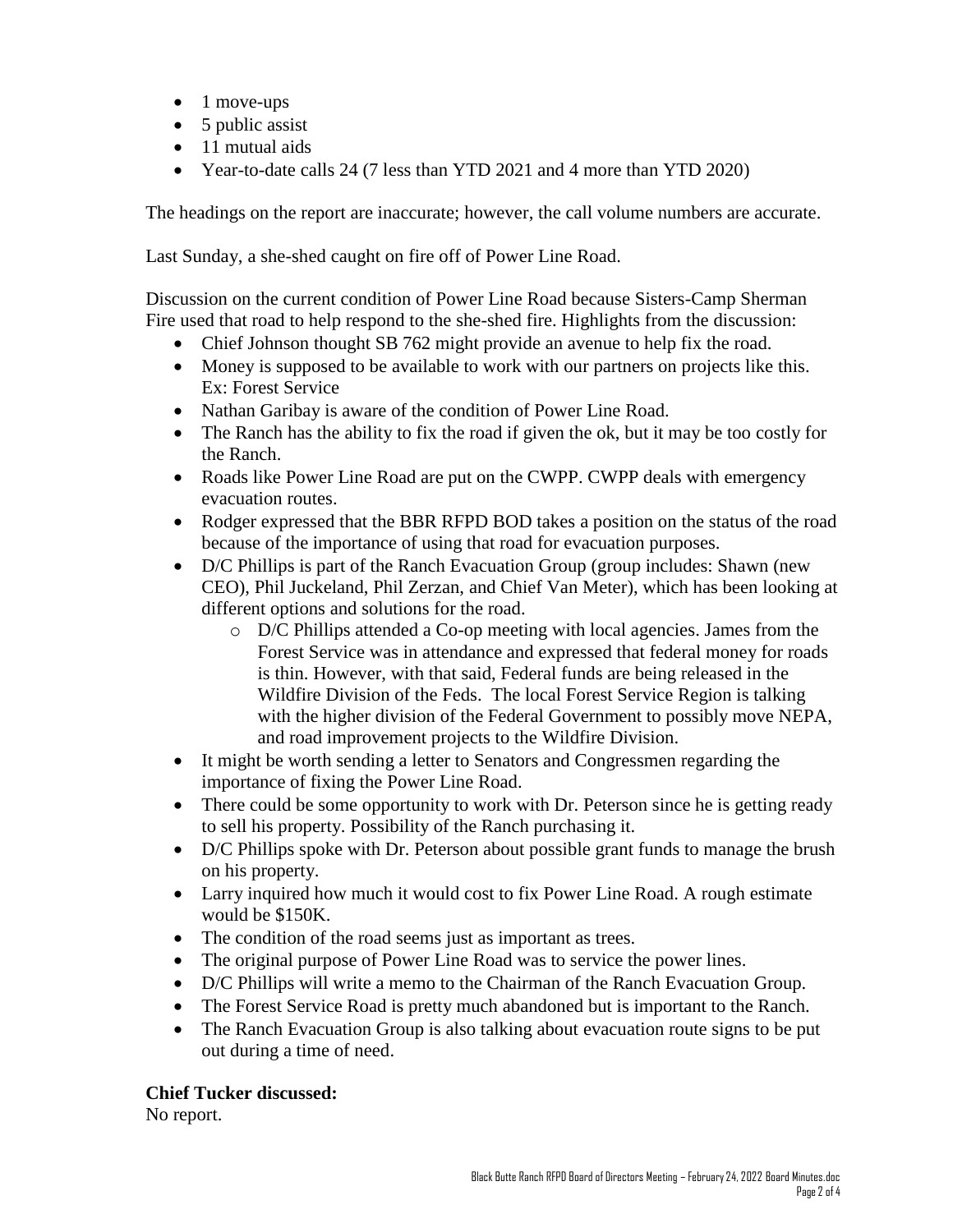### **President's Report**

Rodger spoke on two articles from the recent Nugget edition:

- Nice article about Julie Spor from Sisters-Camp Sherman Fire.
- Insurability of homes on the Ranch and Cold Springs Road. The Nugget interviewed Jason (Farmers Insurance) and Tammy (Bisnett Insurance) regarding homeowners being refused homeowner insurance due to their home location.
	- o Led to discussion on getting Fire Wise approved may help with getting homeowners insurance.

Rodger called out the team who participated in the burn to learn in Sisters. He was very impressed with the process. There is another one this Saturday at 10:00 a.m.

### **OLD BUSINESS**

### **GM 13 – Update**

On February 10, 2022, a work session to discuss the two homes owned by the District. No decision was made at the work session (public meeting rules); therefore, any decision to be made was moved to this board meeting. Most of the discussion involved GM13. Highlights of the discussion:

- Tom inquired if the Ranch would re-negotiate the terms of GM13.
- Unclear if there 1252, 1253 or even 1254 lots are on the Ranch master plan.
	- o Master plan information is locked up at section 5. Marilee is going to try and look for the records.
	- o Chief Phillips stated the county could not help with finding this information out.
- To make a change to the Ranch master plan will require a vote of 3<sup>4</sup> ownership of the community. It Might be hard to get.
- A Consensus of the board: The Department and District find there is no need for GM13. Determining this gives the ability to move forward with a determination on what to do with it. Professional management is with that opinion as well.
- While the District decides what to do with GM13, water, sewer, and electricity will still need to be paid for.
- Tom thought it would be wise to notify the District's insurance company that GM13 is currently vacant.
- The board foresees it taking time to decide how best to get rid of GM 13. Therefore, keep it status quo, and don't put any money into it.
- Chief Tucker reminded the board that 2022/2023 budgeting is underway.
	- o Not sure if the District puts an additional \$60K into to Building Reserve Fund (to be used for GM13 upgrades) if it can go back into the General Fund if not used. If not used a 10-year lock on funds could happen.
- To date, the major repairs on GM13 are:
	- o Replaced the pellet stove.
	- o Replaced carpet in living room with hardwood flooring.
	- o A wall was added to the back of the garage to create a laundry/pantry.
	- o Replaced the roof.
	- o Painted the exterior.
- Does the BBR Police Department have any interest in it? This may allow for a place to house a sleeper for them.
- The District will approach the Ranch again on purchasing GM13.